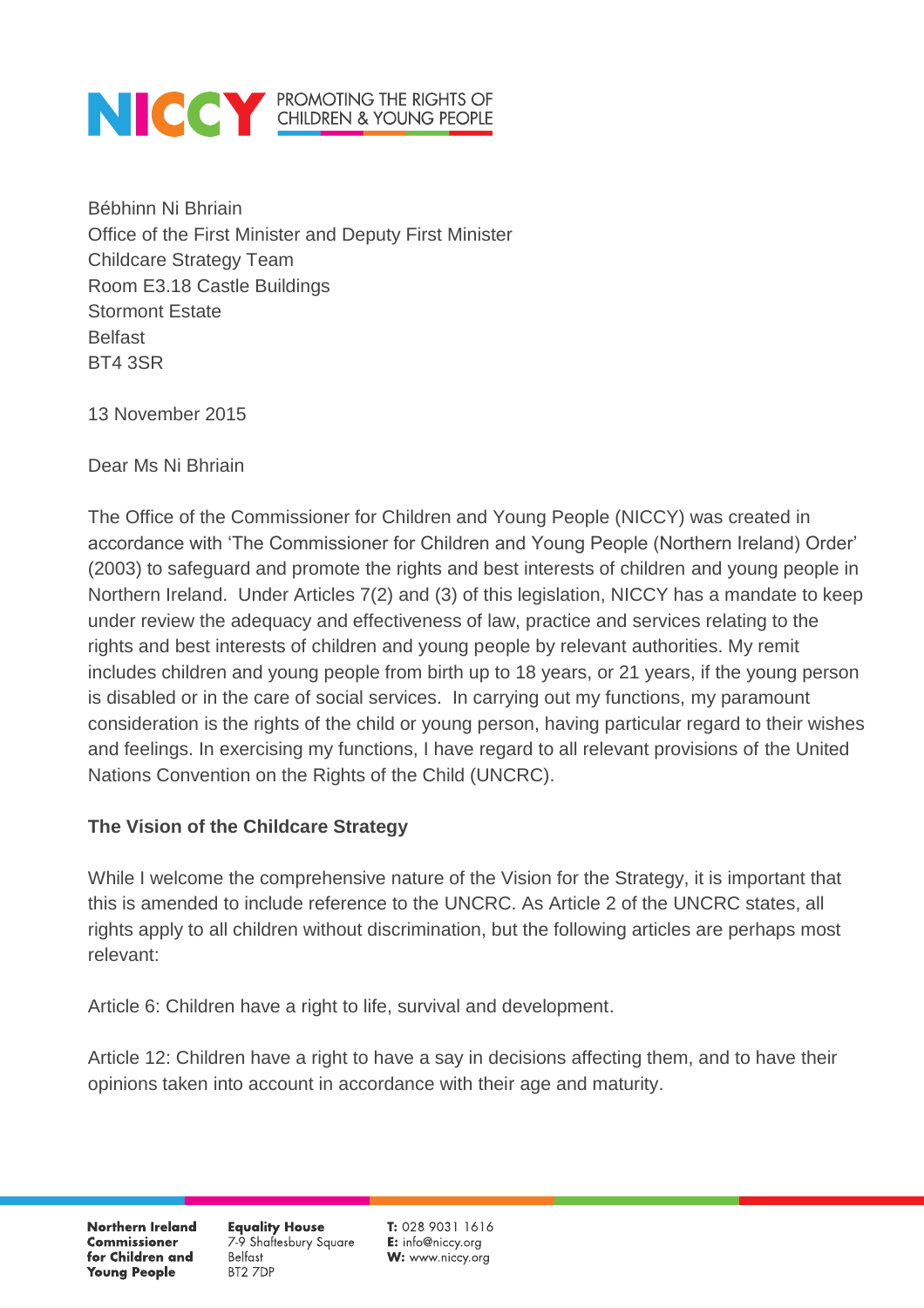Article 18: Parents or legal guardians have primary responsibility for the upbringing of children, and the child's best interests will be their basic concern. The state is required to provide them with assistance in their child-rearing responsibilities, through institutions, facilities and services.

#### *'States parties shall take all appropriate measures to ensure that the children of working parents have the right to benefit from child-care services and facilities for which they are eligible.'*

Article 27: Children have a right to an adequate standard of living. While it is primarily the responsibility of parents to provide this, states must assist parents and, where in need, provide material and support programmes.

Article 31: Children have a right to rest and leisure, to play and leisure activities appropriate to their age.

The strategy addresses childcare for children up to age 14. It is important therefore, to consider the UN Committee on the Rights of the Child's General Comment No 7: 'Implementing child rights in early childhood.' This provides guidance on the human rights of young children, and outlines the obligations of the state towards them. It also encourages recognition of young children as social actors, and rights holders, from the beginning of life.

I am pleased to note, on p12: 'Children must be central to the Childcare Strategy. That is what stakeholders, parents and children themselves advised us during the development of the first phase of the Childcare Strategy. Our Strategy is therefore first and foremost about children.'

This is quite correct, but unfortunately the vision focuses particularly on the benefits of childcare to enable parents to work, and on the creation of new childcare jobs. While these are important outcomes, the Childcare Strategy must take a child-centred approach to the development of childcare services in Northern Ireland. This means making children, and childhood, the primary focus. The benefits to children are not primarily in enabling their parents to work, or preparing them to be economically active in adulthood, although both of these are important, the primary focus of childcare must be to ensure that they flourish as children, enjoying opportunities to play and to learn as an end in itself, rather than simply a means to an end. It may be that this is implied in the term 'quality childcare', but I am of the opinion that this is so important that it should be clearly articulated in the Vision.

**Northern Ireland Commissioner** for Children and **Young People** 

**Equality House** 7-9 Shaftesbury Square **Belfast** BT2 7DP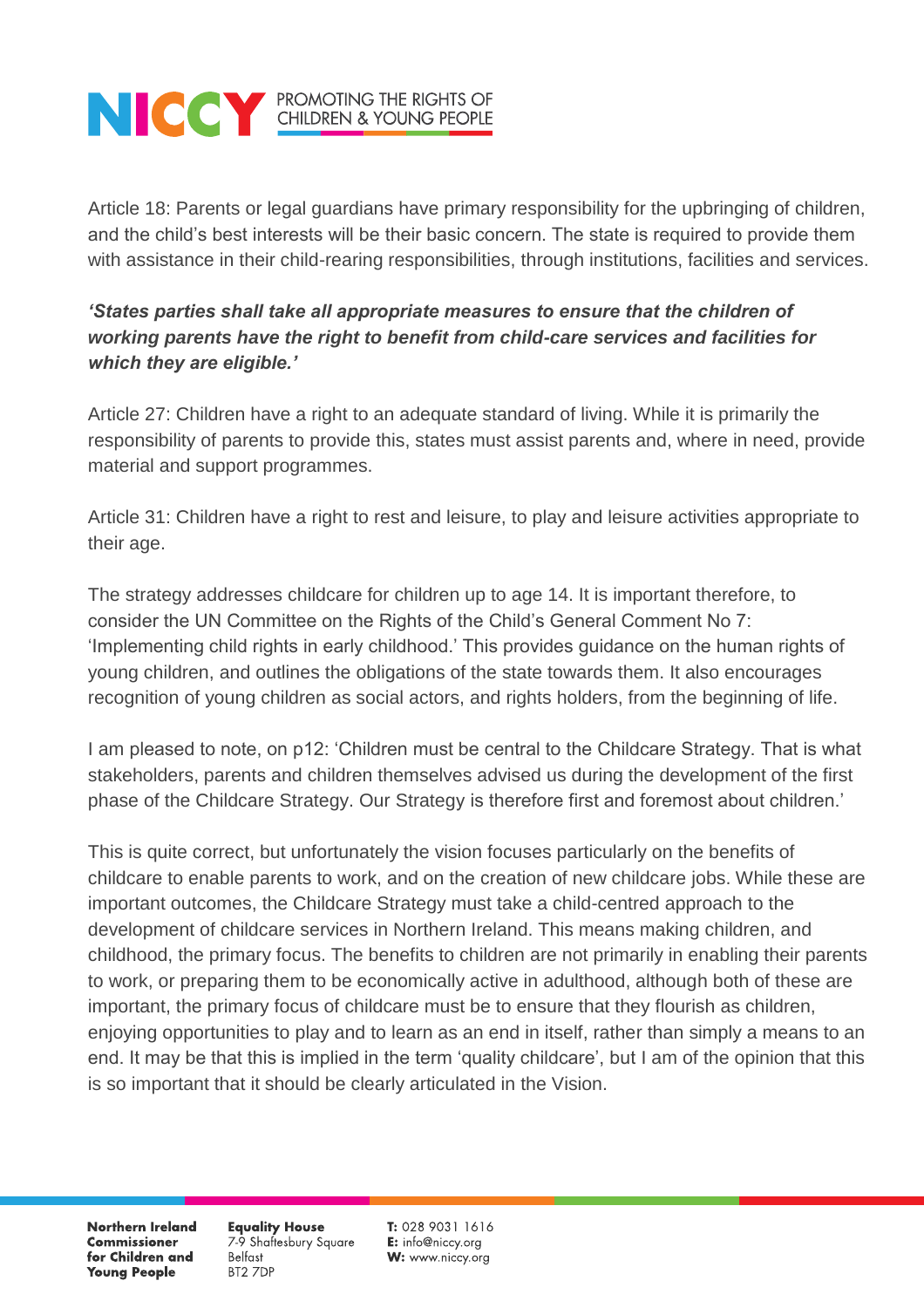#### **The Aims of the Childcare Strategy**

It is appropriate that there are two high-level aims, one focussing on the developmental benefits for the child, and the second to support employment. However, NICCY does not agree entirely with how they have been articulated.

Again, I believe that these aims should be child–centred. The first aim should focus on the care and safety of the child, and the provision of opportunities to play. It is not primarily about educating children – either for pre-school children who are too young for formal education, or for school age children who are receiving their education elsewhere.

It is also appropriate that the planning of childcare focuses on the potential developmental benefits to children, and only then the benefits for the future. It is not appropriate to be entirely future focussed, as a key role of childcare is to ensure that children enjoy all their rights in childhood, and childhood should not be valued solely as a time of preparation for adulthood.

The second aim should also include a focus on the benefits of childcare in enabling parents to access more, or better, paid employment. This is important in supporting parents to meet the needs of their children, and is a key action in tackling poverty.

It is noted that the strategy, on pp12-13 makes reference to how childcare is crucial in assisting families to move out of poverty, and on p18 states that the Childcare Strategy is a significant element of the Northern Ireland Executive's Delivering Social Change framework, which sets out to reduce poverty.

However, there is no indication (in the aims) that the Strategy will be targeted at families in poverty. I am deeply concerned at the conditionality that has been placed on the receipt of benefits, where the benefits sanctions may be applied if parents fail to meet targets in relation to seeking employment, or indeed taking on employment. While NICCY understands that this only applies to the benefits intended for the adult in question, nevertheless this of course will have a devastating impact on all in the household, including the children.

Many families struggle with accessing affordable childcare, however, it is a particular problem for families on low incomes or benefits, and can condemn children to a childhood of poverty. It is critical that the Strategy particularly focuses on the provision of childcare for families in poverty.

**Northern Ireland Commissioner** for Children and **Young People** 

**Equality House** 7-9 Shaftesbury Square **Belfast** BT2 7DP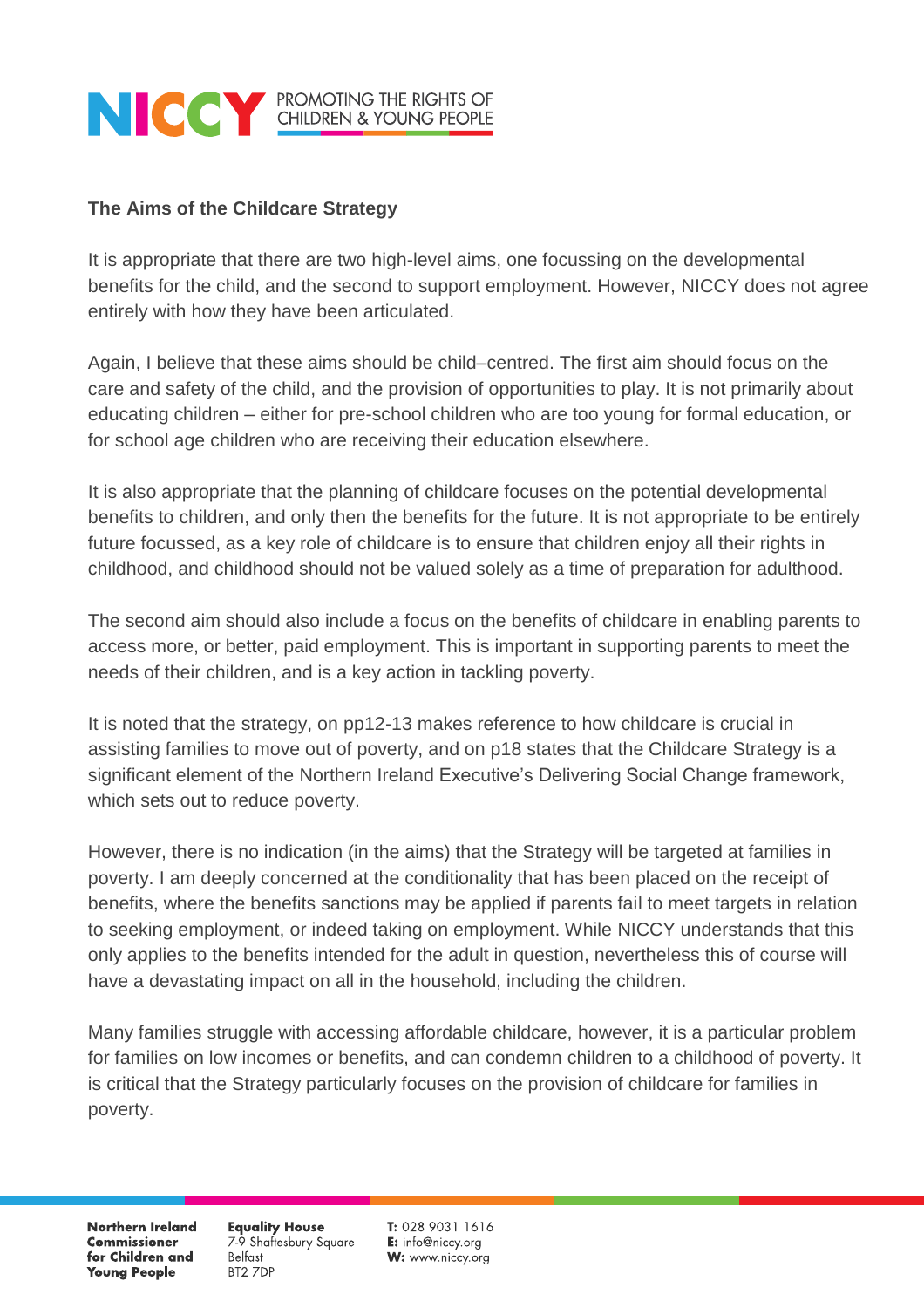#### **Emerging Objectives**

The Emerging Objectives are all appropriate. In relation to the 'Informed choice' and 'Quality' objectives, I note that inspection reports of childcare facilities are not proactively available to parents. Consideration should be given to publishing all childcare inspection reports online to help inform parents' choices.

As explained earlier, the following should be reflected in the objectives:

- Child focussed;
- Targeted at disadvantaged / poor families; and
- Play orientated.

NICCY strongly agrees with Intervention xi: Childcare for Children with a Disability. Parents of children with disabilities often report a difficulty in finding appropriate childcare for their children, and this often impacts on the ability of parents to work. Children living in households where a child or adult is disabled have an above-average risk of experiencing poverty.

NICCY strongly agrees with Intervention xii: Flexible Childcare (1,000 places). The proposal to explore options for ensuring flexible childcare is very welcome, as many low income jobs, which may be available to parents living in poverty, require staff to work flexible hours.

NICCY strongly agrees with Intervention xiv: Childcare places for low income families (3,000 places). NICCY agrees that the Strategy should provide more childcare places for low income families, but would query the number that is required. I would expect that data from the Social Security Agency should be used to determine where, and in what numbers, childcare places are needed to facilitate parents who are out of work to return to employment. As the number of children living in poverty is projected to rise by around 30,000 in the next 5 years, it would appear that the number of childcare places targeted at families on low incomes in the Strategy is too low.

Given the evidence from the evaluation of programmes such as Surestart that often provision intended for families on low incomes is accessed by families that are not on low incomes, these places much be provided in a way that ensures that poor families benefit. I note that there is no information provided on how these childcare places will be targeted.

NICCY strongly agrees with Intervention xv: Improvements to Information (5,000 places). I note that inspection reports of childcare facilities are not proactively available to parents.

**Northern Ireland Commissioner** for Children and **Young People** 

**Equality House** 7-9 Shaftesbury Square **Belfast** BT2 ZDP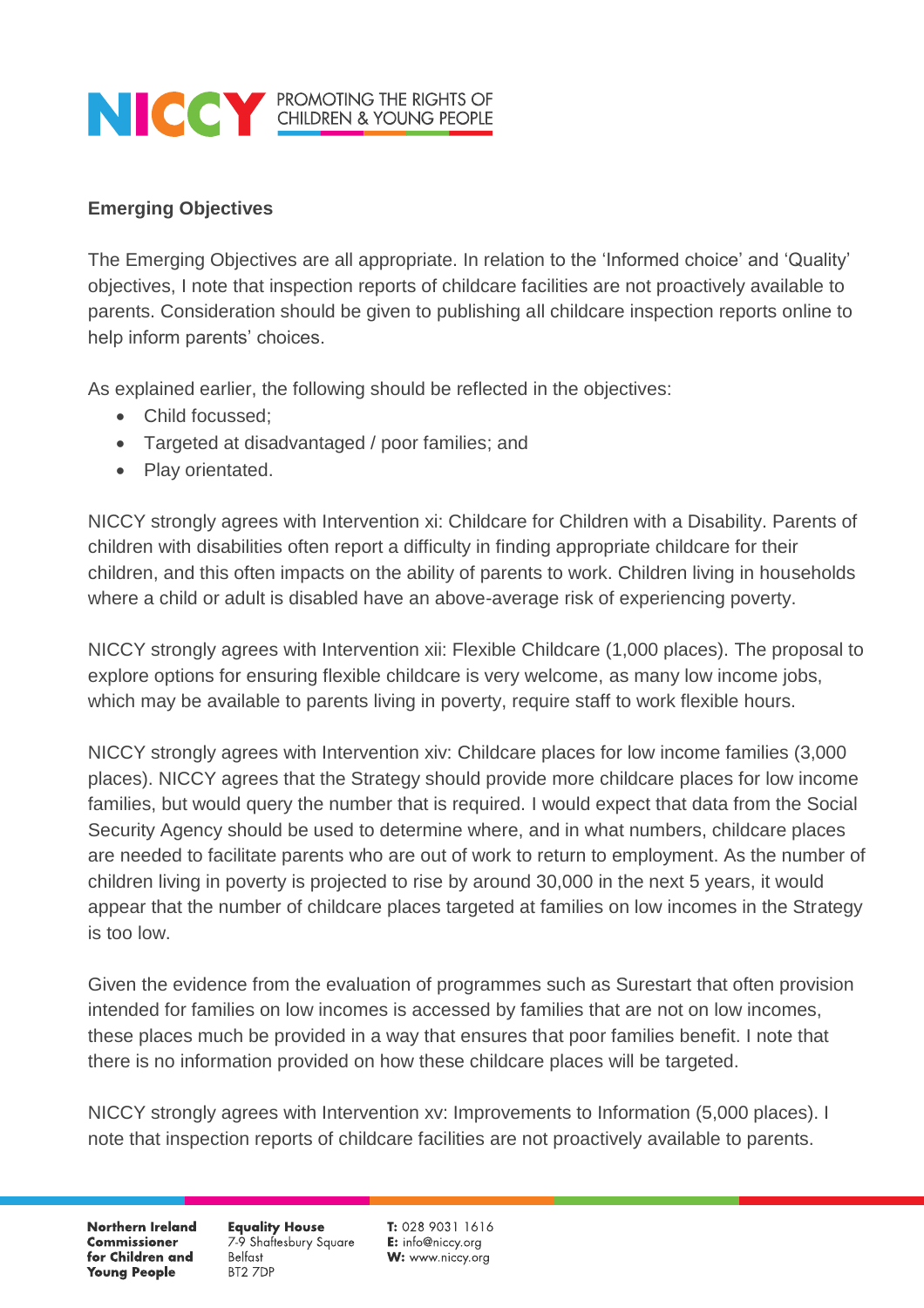Consideration should be given to publishing all childcare inspection reports online to help inform parents' choices.

NICCY strongly agrees with Intervention xvi: The Childcare Strategy will support a training programme to improve and enhance skills across the workforce. Ensuring properly trained staff is vital. The training provided should include a focus on children's rights, as outlined in the UN Committee on the Rights of the Child's General Comment 7.

NICCY agrees with Intervention xvii: The Strategy will work with other programmes to ensure good quality training of unemployed people as a pathway to work in childcare. Creating new childcare places in the scale outlined in the Strategy could provide the opportunities for employment for hundreds or thousands of people. It is important that unemployed people are supported to access the training they require to secure employment in this area. However, according to the Family Resources Survey, the majority of children experiencing poverty are living in households where at least one parent is working. So employment does not necessarily lift families out of poverty, particularly where parents are working part time and in low waged sectors. As childcare workers are often employed part time, and on – or close to – the minimum wage, it will be important for the Strategy to have a focus on ensuring that the posts created through its interventions are sufficiently compensated to provide a route for parents to provide a decent standard of living for their children. In doing so the Strategy may truly help to stem the rise in child poverty predicted by 2020/1.

With regard to Intervention xix: Childcare Stakeholders' Panel, the draft Strategy has clearly benefitted from the input of a wide range of stakeholders in the childcare sector. However, I believe that the Strategy would also have greatly benefitted if there had been ongoing engagement with children throughout the co-design process. As General Comment 7 outlines, Article 12 of the UNCRC, which provides children with the right to have their views heard on matters affecting them, and requires government to take into account their views, applies to children of all ages.

*'The Committee encourages States parties to take all appropriate measures to ensure that the concept of the child as rights holder with freedom to express views and the right to be consulted in matters that affect him or her is implemented from the earliest stage in ways appropriate to the child's capacities, best interests, and rights to protection from harmful experiences.'*

NICCY strongly agrees with Intervention xxii: Review options for statutory responsibility. I would draw attention to the recent passage of the Children's Services Co-operation Act 2015

**Northern Ireland Commissioner** for Children and **Young People** 

**Equality House** 7-9 Shaftesbury Square **Belfast** BT2 7DP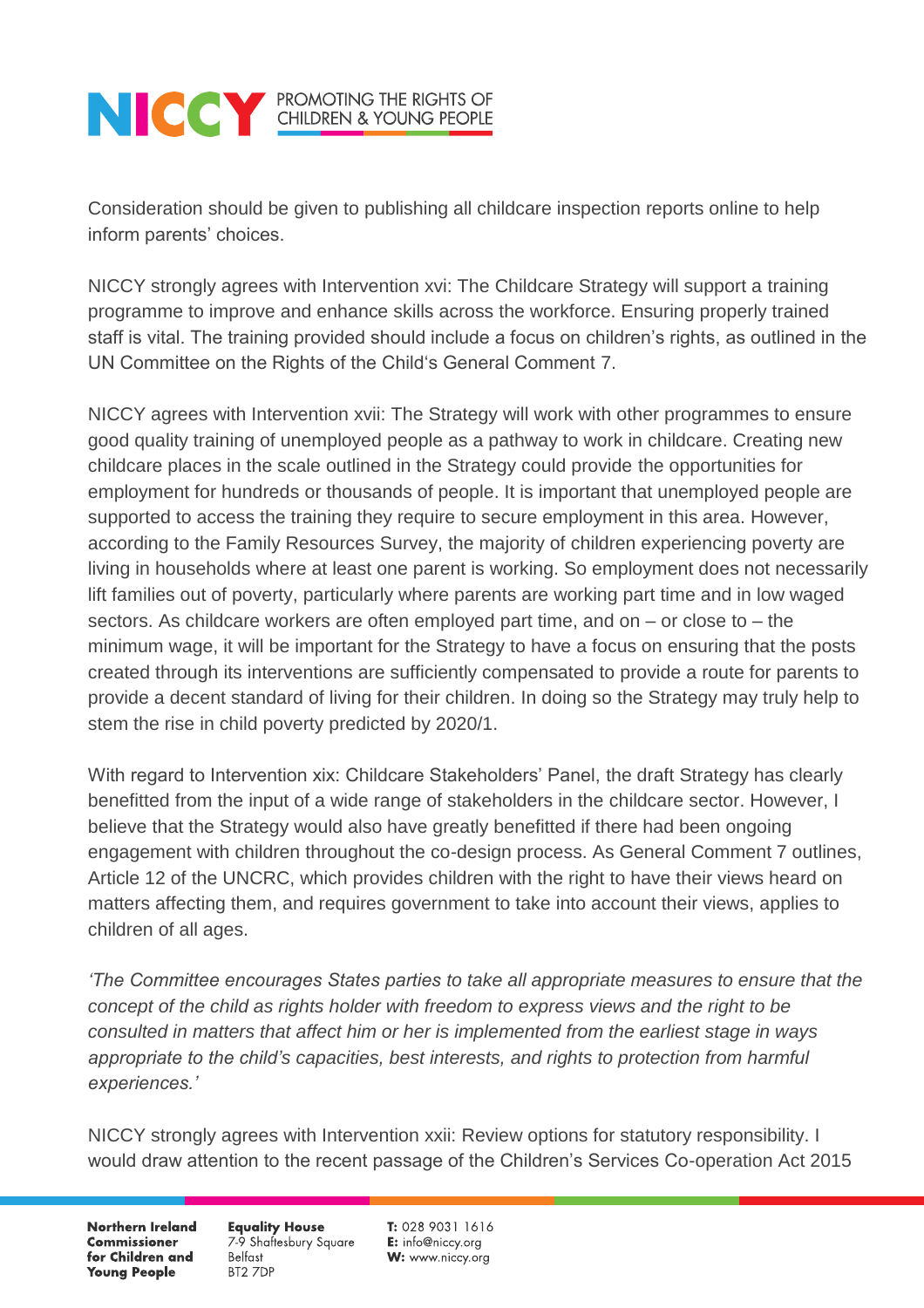and the statutory duty this places on agencies and departments to work together to deliver on the six Children's Strategy outcomes. Childcare clearly falls under these outcomes, in particular 'Enjoying, learning and achieving', 'Living in safety and stability', 'Experiencing economic and environmental well-being' and 'Living in a society which respects their rights'. The Act, therefore, requires departments and agencies to work together to in the planning and delivery of childcare services. However, it may be beneficial to consider whether additional specific duties relating to childcare should be placed on a statutory basis.

Many of the questions asked above are about operational matters, and therefore it has not been appropriate for NICCY to make comment on these matters. The focus of NICCY's advice is on children's rights and best interests, as can be seen from the comments above.

I have outlined, in response to Intervention xix, the duty placed on government by Article 12 of the UNCRC to consult with children and young people in the development of this Strategy. Indeed meaningful engagement with children and young people as part of the co-design process would, without doubt, lead to the development of a better Strategy, one which reflected the lived experience and needs of the children themselves.

However, Article 12 also has implications for those who are delivering childcare services, as they have a duty to support children to express their views and preferences and to take them into account. General Comment 7 states that:

'*Young children are acutely sensitive to their surroundings and very rapidly acquire understanding of the people, places and routines in their lives, along with awareness of their own unique identity. They make choices and communicate their feelings, ideas and wishes in numerous ways, long before they are able to communicate through the conventions of spoken or written language.(...)* 

The right to express views and feelings should be anchored in the child's daily life at home *(including when applicable, the extended family) and in his or her community; within the full range of early childhood health, care and education facilities, as well as in legal proceedings; and in the development of policies and services, including through research and consultations.*

*States parties should take all appropriate measures to promote the active involvement of parents, professionals and responsible authorities n the creation of opportunities for young children to progressively exercise their rights within their everyday activities in all relevant*  settings, including by providing training in the necessary skills. To achieve the right of *participation requires adults to adopt a child-centred attitude, listening to young children and* 

**Northern Ireland Commissioner** for Children and **Young People** 

**Equality House** 7-9 Shaftesbury Square **Belfast** BT2 7DP